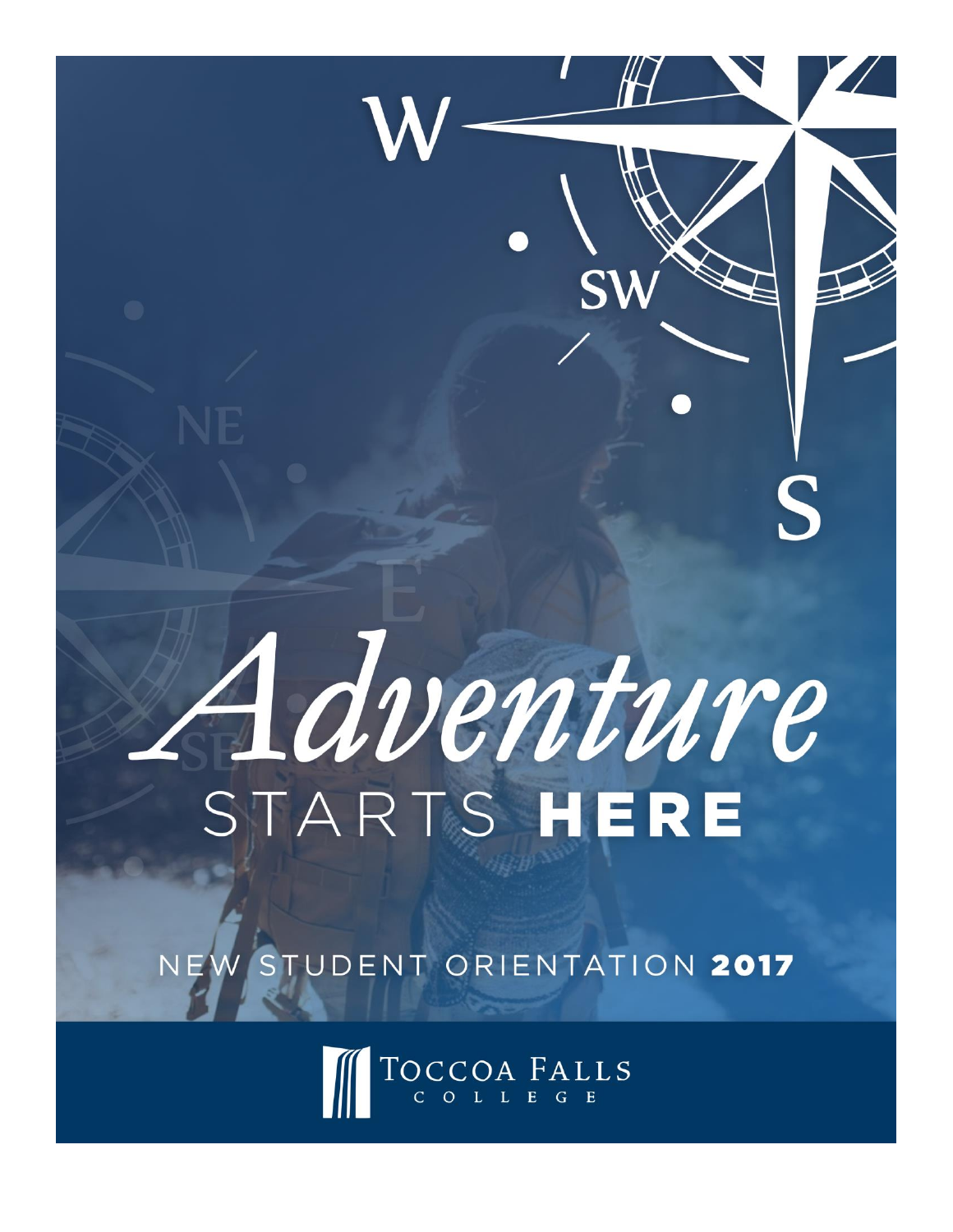#### **Tuesday, August 15, 2017**

| $9:00$ am $-3:00$ pm | <b>New Student Registration &amp; Check-in</b><br>Gate Cottage                                                                                                     |
|----------------------|--------------------------------------------------------------------------------------------------------------------------------------------------------------------|
| 9:00am-3:00pm        | <b>Check-in with Student Affairs</b><br>Parkerson Student Center, Lounge                                                                                           |
| 9:00am-4:00pm        | <b>Move-in to Residence Halls</b><br>Fant, Forrest and LeTourneau Halls, Terraces                                                                                  |
| $4:30-6:00$ pm       | <b>Dining Hall Open for Dinner</b><br>Parkerson Student Center<br>Students must present student I.D. cards at entrance. Parents and<br>guests may pay at the door. |
| $6:30-7:30$ pm       | <b>Welcome Chapel for Students &amp; Parents</b><br>Grace Chapel, Auditorium                                                                                       |
| 7:30-8:00pm          | Parent Q&A with College Administrators<br>Grace Chapel, Auditorium                                                                                                 |
| $10:00-11:00$ pm     | <b>Residence Hall Meetings</b><br>Fant, Forrest and LeTourneau Halls, Terraces                                                                                     |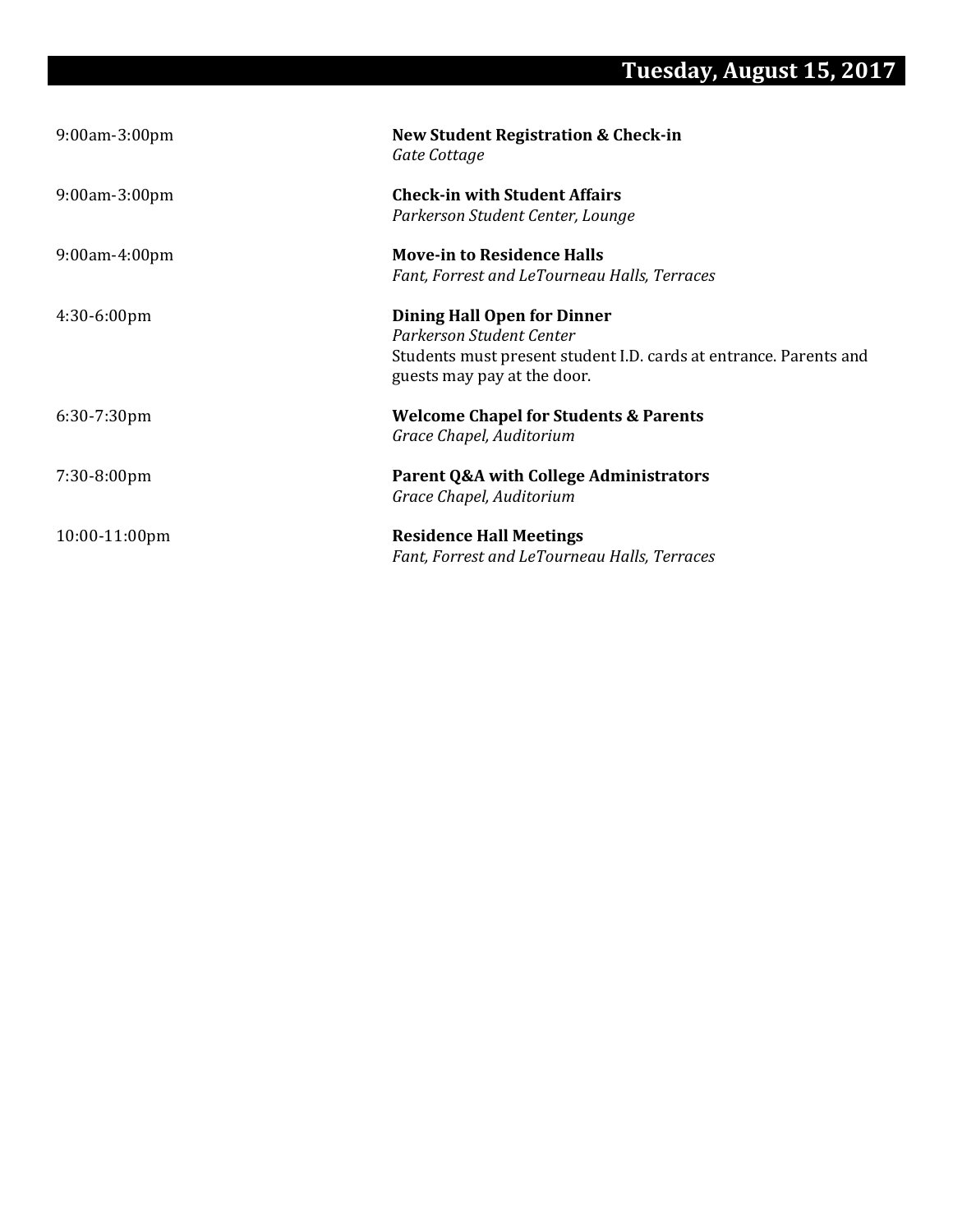|                                                                                                      | <b>Wednesday, August 16, 2017</b>                                                                                                                                                                                      |
|------------------------------------------------------------------------------------------------------|------------------------------------------------------------------------------------------------------------------------------------------------------------------------------------------------------------------------|
| 8:00-9:00am                                                                                          | <b>Dining Hall Open for Breakfast</b><br>On-campus students must present student I.D. card and lanyard at<br>entrance. Off-campus students may pay at the door.<br>Parkerson Student Center                            |
| 9:00-9:20am                                                                                          | <b>Worship and Devotional</b><br>Grace Chapel, Auditorium                                                                                                                                                              |
| 9:25-10:00am                                                                                         | <b>Climb On: Session 1</b><br>What makes a great first year at TFC?<br>Panel discussion with TFC Student Government Association. Ask<br>questions, gain perspective, get valuable insight!<br>Grace Chapel, Auditorium |
| 10:00-10:45am                                                                                        | <b>Climb On: Session 2</b><br>An introduction to Student Life.<br>Meet the Student Life directors and the SGA President!<br>Grace Chapel, Auditorium                                                                   |
| 10:45am                                                                                              | <b>Break</b><br>Water, tea and cookies available in the foyer.<br>Grace Chapel, Auditorium/Foyer/Patio                                                                                                                 |
| 11:15-11:45am                                                                                        | <b>Climb On: Session 3</b><br>An introduction to Student Life cont.<br>Meet the Student Life Directors!<br>Grace Chapel, Auditorium                                                                                    |
| 12:00-1:00pm                                                                                         | Lunch (open to all new students with lanyard)<br>Dining Hall, Parkerson Student Center                                                                                                                                 |
| $1:00-1:30$ pm                                                                                       | <b>Climb On: Session 4</b><br><b>Fostering Christian Community</b><br>Discussion on community standards and the Student Handbook.<br>Grace Chapel, Auditorium                                                          |
| 1:30-1:40pm                                                                                          | <b>TFC 100</b><br>Grace Chapel, Auditorium                                                                                                                                                                             |
| 1:40-1:45pm                                                                                          | <b>Closing Announcements</b>                                                                                                                                                                                           |
| 2:00-3:00pm (Music Majors/Commuters)<br>3:00-4:00pm (Last Name: A-E)<br>4:00-5:00pm (Last Name: F-K) | <b>Library Services Orientation</b><br>Seby Jones Library                                                                                                                                                              |
| $3:00-5:00$ pm                                                                                       | <b>Music Placement Testing, Session I</b><br>(Required for all music majors and minors only)<br>Grace Chapel, Music Wing, Room 107                                                                                     |
| 4:30-6:00pm                                                                                          | Dinner (on-campus students only)<br>Parkerson Student Center                                                                                                                                                           |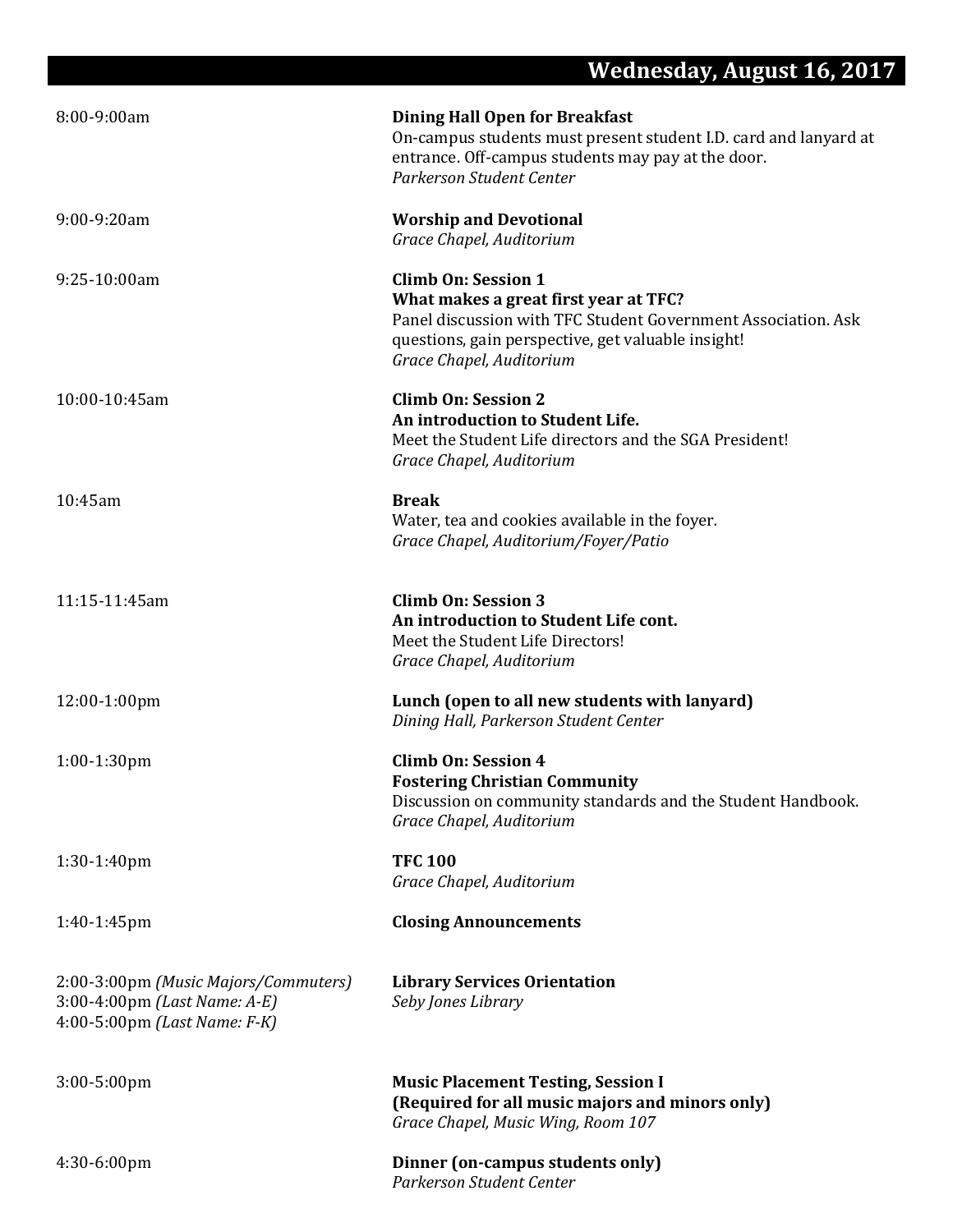# **Optional Events**

| 7:00-9:00pm     | <b>Kickball Tournament</b><br>Intramural Field<br>Sign-up in the Student Center by Noon on Wednesday.                                                                                                    |
|-----------------|----------------------------------------------------------------------------------------------------------------------------------------------------------------------------------------------------------|
| $9:00-10:30$ pm | <b>Ice Cream Social</b><br>Dining Hall, Parkerson Student Center<br>Relax and enjoy some hand dipped ice cream! Open to all new students. Just<br>bring your new student name tag and lanyard to get in! |

### **Thursday, August 17, 2017**

| 8:00-9:00am    | Dining Hall Open for Breakfast (on-campus students only)<br>Dining Hall, Parkerson Student Center                                                                                                                                                        |
|----------------|----------------------------------------------------------------------------------------------------------------------------------------------------------------------------------------------------------------------------------------------------------|
| 9:00-9:20am    | <b>Worship and Devotional</b><br>Grace Chapel, Auditorium                                                                                                                                                                                                |
| 9:25-10:15am   | <b>The Ascent: Session 1</b><br><b>Meet the Deans!</b><br>Meet the Chapel and School Deans to learn more about your<br>academic pursuits and spiritual life development at TFC.<br>Grace Chapel, Auditorium                                              |
| 10:15-10:30am  | <b>The Ascent: Session 2</b><br><b>Your major and Course Registration</b><br>Grace Chapel, Auditorium                                                                                                                                                    |
| 10:30-10:45am  | <b>Break</b><br>Find your major mixer location sign and follow the guide to your<br>event!<br>Grace Chapel, Foyer/Front Patio                                                                                                                            |
| 10:45-11:45am  | <b>The Ascent: Session 3</b><br><b>Major Mixer by Departments</b><br>Meet your faculty and learn about your program! Undecided? Attend<br>a mixer of your choice based on your interest!<br>Various Campus Locations (refer to your orientation booklet) |
| 12:00-1:00pm   | Lunch (open to all new students with lanyard)<br>Dining Hall, Parkerson Student Center                                                                                                                                                                   |
| $1:00-1:30$ pm | <b>The Ascent: Session 4</b><br><b>How to Succeed in College</b><br>Gain insights into studying, tutoring help and academic support for<br>disabilities.<br>Grace Chapel, Auditorium                                                                     |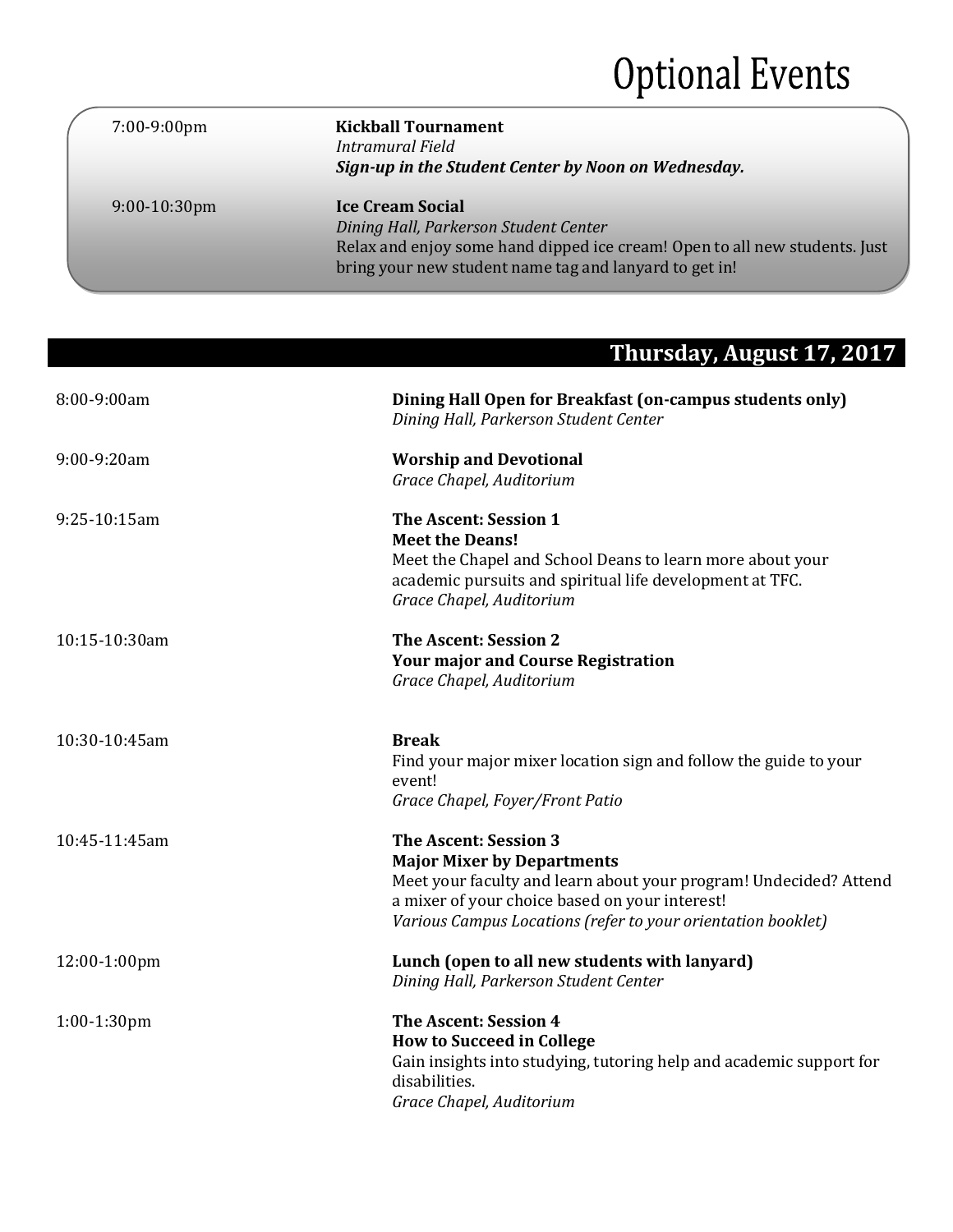| 1:30-2:00pm                                                            | <b>The Ascent: Session 5</b><br><b>Information Technology and MyTFC</b><br>Acquaint yourself with the sites you'll need while a student here and<br>the people to call on for help!<br>Grace Chapel, Auditorium |
|------------------------------------------------------------------------|-----------------------------------------------------------------------------------------------------------------------------------------------------------------------------------------------------------------|
| 2:00 <sub>pm</sub>                                                     | <b>Break</b><br>Grace Chapel, foyer and patio                                                                                                                                                                   |
| $2:20-2:50$ pm                                                         | <b>Climb On: Session 5</b><br><b>Healthy Communities and Relationships</b><br>Protecting our students! A review of Title IX.<br>Grace Chapel, Auditorium                                                        |
| 2:50 <sub>pm</sub>                                                     | <b>Closing and Announcements</b><br>Grace Chapel, Auditorium                                                                                                                                                    |
| $3:00-4:00 \text{pm}$ (Last Name: L-R)<br>4:00-5:00pm (Last Name: S-Z) | <b>Library Services Orientation</b><br>Seby Jones Library                                                                                                                                                       |
| $3:00-5:00$ pm                                                         | <b>Music Placement Testing, Session II</b><br>(Required for all music majors and minors only)<br>Grace Chapel, Music Wing, Room 107                                                                             |
| 4:30-6:00pm                                                            | Dinner (on-campus students only)<br>Dining Hall, Parkerson Student Center                                                                                                                                       |
| 8:00-10:00pm                                                           | <b>Residence Hall Events</b><br>Fant, Forrest & LeTourneau Halls                                                                                                                                                |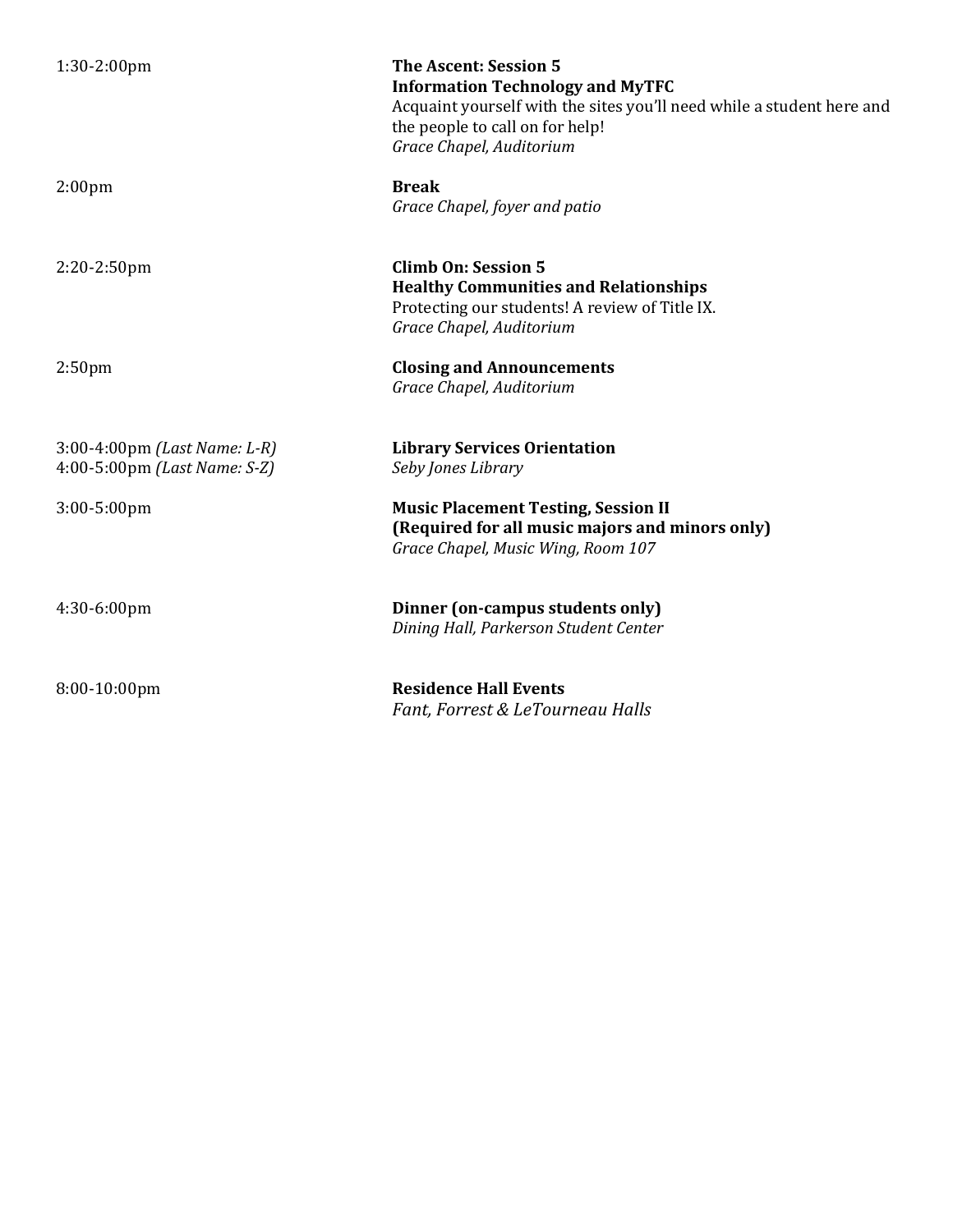#### **Major Mixer Locations**

**Bible & Theology** Earl Hall, Room 303

**Business Administration** Business Administration Building, Room 101

**Communication** Timms Hall, Room 102

**Counseling Psychology** Timms Hall, Room 202

**Global Ministries** World Missions Building, Room 201

**Humanities**  Timms Hall, Room 104 **Natural Sciences** Clary Science Building, Room 2

**Music** Grace Chapel Music Department, Room 107

**Ministry & Leadership** Ministry Leadership Center, Room 12

**Nursing** Fetterman, Room 103

**Teacher Education** World Missions Building, Room 104